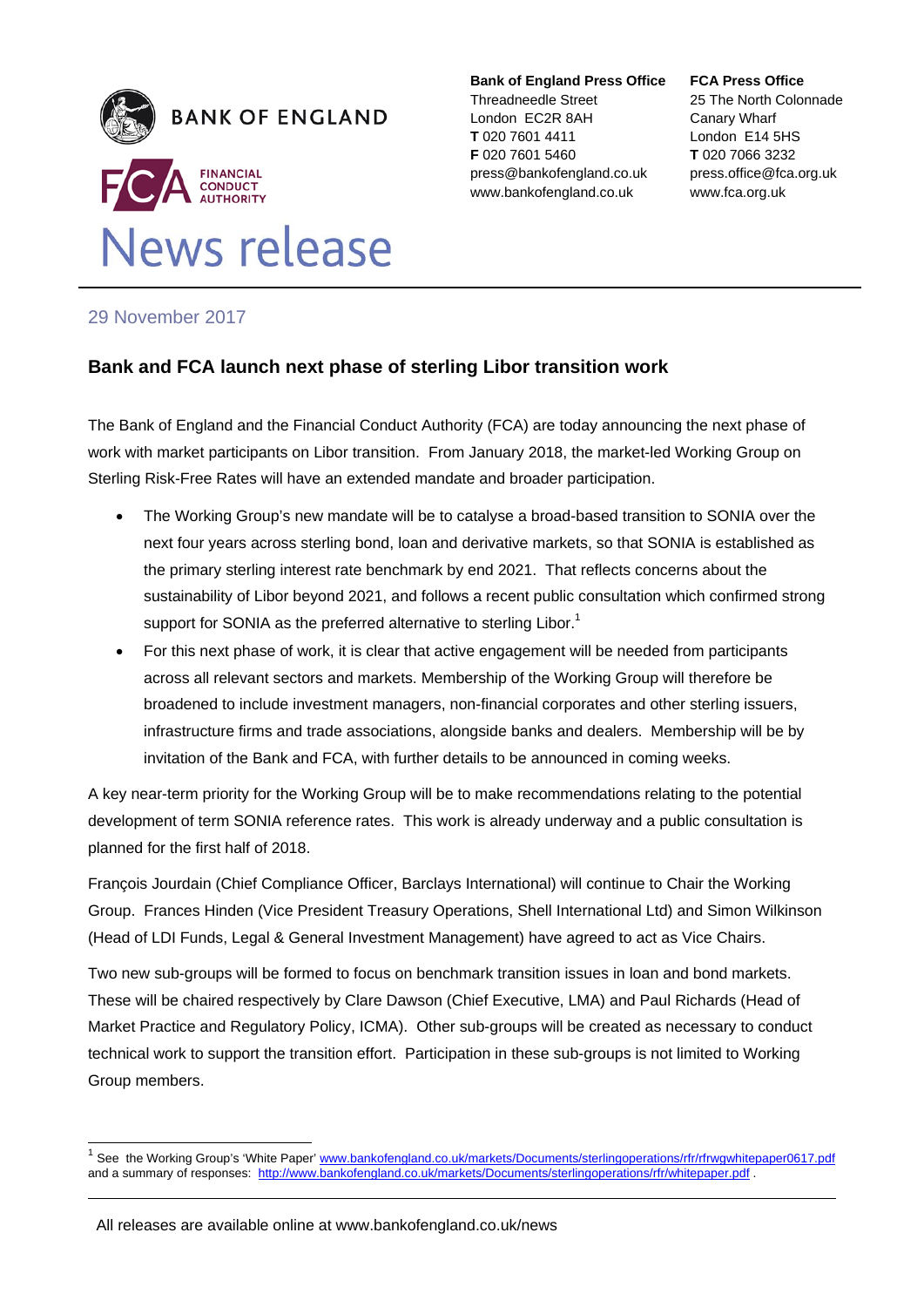The Working Group will be responsible for raising awareness of transition issues and seeking input from the broadest possible set of stakeholders, for example by establishing open discussion forums focused on particular sectors.

Commenting on today's announcement, Andrew Bailey (Chief Executive, FCA) said: *"Libor panel banks have agreed to support Libor until 2021. The priority now is to use this period to plan and implement an orderly transition to alternative rates. Collective and co-ordinated efforts through the Working Group on Sterling Risk-Free Rates will play a key role in achieving that for sterling markets, and we welcome the commitment of firms and trade associations to that work."*

Dave Ramsden (Deputy Governor for Markets and Banking, Bank of England) said: *"Libor transition will be a challenging and complex exercise. The authorities are committed to working with and supporting market participants as they step up efforts on benchmark transition for sterling markets."*

François Jourdain said: "*The transition to SONIA is necessary and not optional. Input from a broad set of stakeholders will be critical to success. The reconstitution of the Working Group has the support of current members. I look forward to working with the vice chairs and new members who can represent relevant sectors and markets as we move forward with our work."* 

### **Notes for Editors**

- In July 2014, the FSB published recommendations for the reform of interest rate benchmarks. www.fsb.org/wp-content/uploads/r\_140722.pdf?page\_moved=1
- In response to those recommendations, several jurisdictions commissioned groups to identify nearly risk-free interest rates (RFRs) to use as an alternative to Libor.
- In the UK, the Bank of England established the Working Group on Sterling Risk-Free Reference Rates in 2014, with members drawn from the largest sterling interest rate swap dealers and the objective of developing and implementing a sterling RFR as an alternative to Libor: www.bankofengland.co.uk/markets/Pages/benchmarks/rfr.aspx
- In April 2017, the Group recommended SONIA as the sterling risk-free rate: www.bankofengland.co.uk/publications/Pages/news/2017/033.aspx
- RFRs have also been selected in US dollar, Swiss franc and Japanese yen markets: www.fsb.org/wp-content/uploads/P101017.pdf.
- It was announced in October 2017 that a group will be established to select a RFR for euro markets. www.esma.europa.eu/press-news/esma-news/new-working-group-risk-free-reference-rate-euro-area
- In July 2017, the sterling Working Group published a White Paper to gather market participants' feedback on the recommendation of SONIA as the RFR and matters related to the adoption of SONIA. Alongside this, the Group hosted a Roundtable to discuss these topics in detail. See: www.bankofengland.co.uk/markets/Documents/sterlingoperations/rfr/rfrwgwhitepaper0617.pdf and www.bankofengland.co.uk/markets/Documents/sterlingoperations/rfr/2017/record060717.pdf.